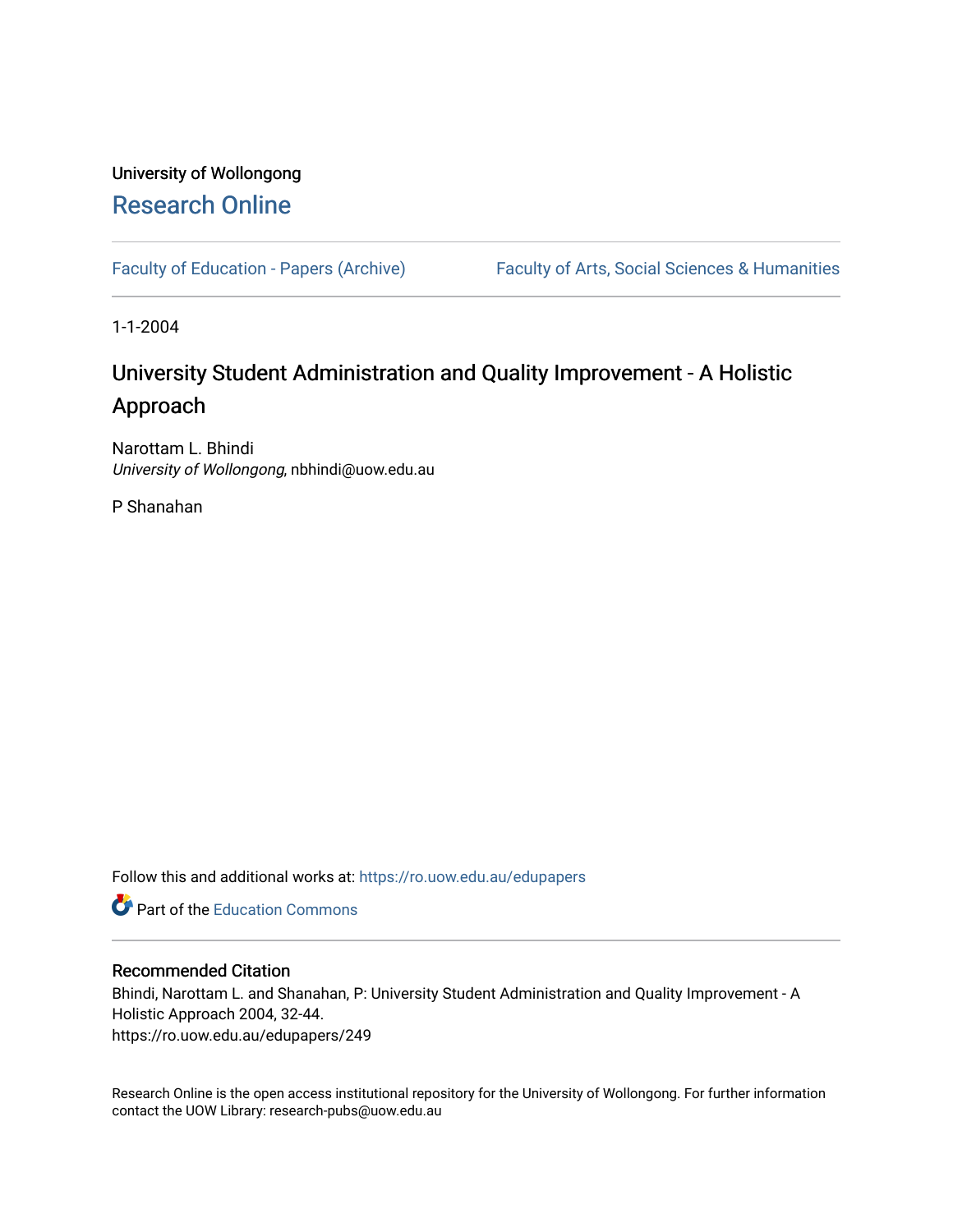*Leading* & *Managing, Vol. 10, No* 2, *2004, pp.32* - 44



# Copyrighl Agency Limited (CAL) licensed copy. Further copying and **University student administration and Quality Improvement - a holistic approach**

communication prohibited except on payment of fee per Copy or Communication and otherwise in accordance with the licence from CAL to ACER. For more information contact CAL on (02) 9394 7600 or info@copyright.com.au

## **PETER SHANAHAN**

*Faculty* of *Education, Health and Professional Studies, University of New England, New South Wales,* 2351

*pshanaha@pobox.une.edu.au*

## **NAROTTAM BHINDI**

*Centre for Educational Leadership, Faculty ofEducation, University of Wollongong, New South Wales,* 2522

*nbhindi@uow.edu.au*

*ABSTRACT: This paper explores links between quality in student administration with overall university quality. It identifies the need for a holistic approach to quality improvement in student administration within Australian universities. It suggests that the challenge for quality improvement is to first develop a knowledge of stakeholders' conceptions of quality and then design matching quality improvement processes and procedures within a 'learning organisation' context. Further, it argues that long term success in the area of quality improvement will be determined by 'authentic leadership' within a context oforganisational cultural change.*

## **Introduction**

To function and prosper in a climate of increasing competition for reduced public resources coupled with demands for accountability, higher education institutions must take on a more proactive role in understanding, monitoring and improving the service, efficiency and costeffectiveness of their operations and develop or adopt reliable measures to monitor its goal attainment and customer satisfaction. The core business ofteaching, learning and research can be considerably facilitated by the quality of service and satisfaction which the student administration provides to its internal customers and external stakeholders. It is the University's student administration critical role and its impact on stakeholder satisfaction with which this paper is most concerned.

This proactive role also needs to include support systems such as student administration. In a university setting, quality is everyone's business, not something exclusive to academic staff. It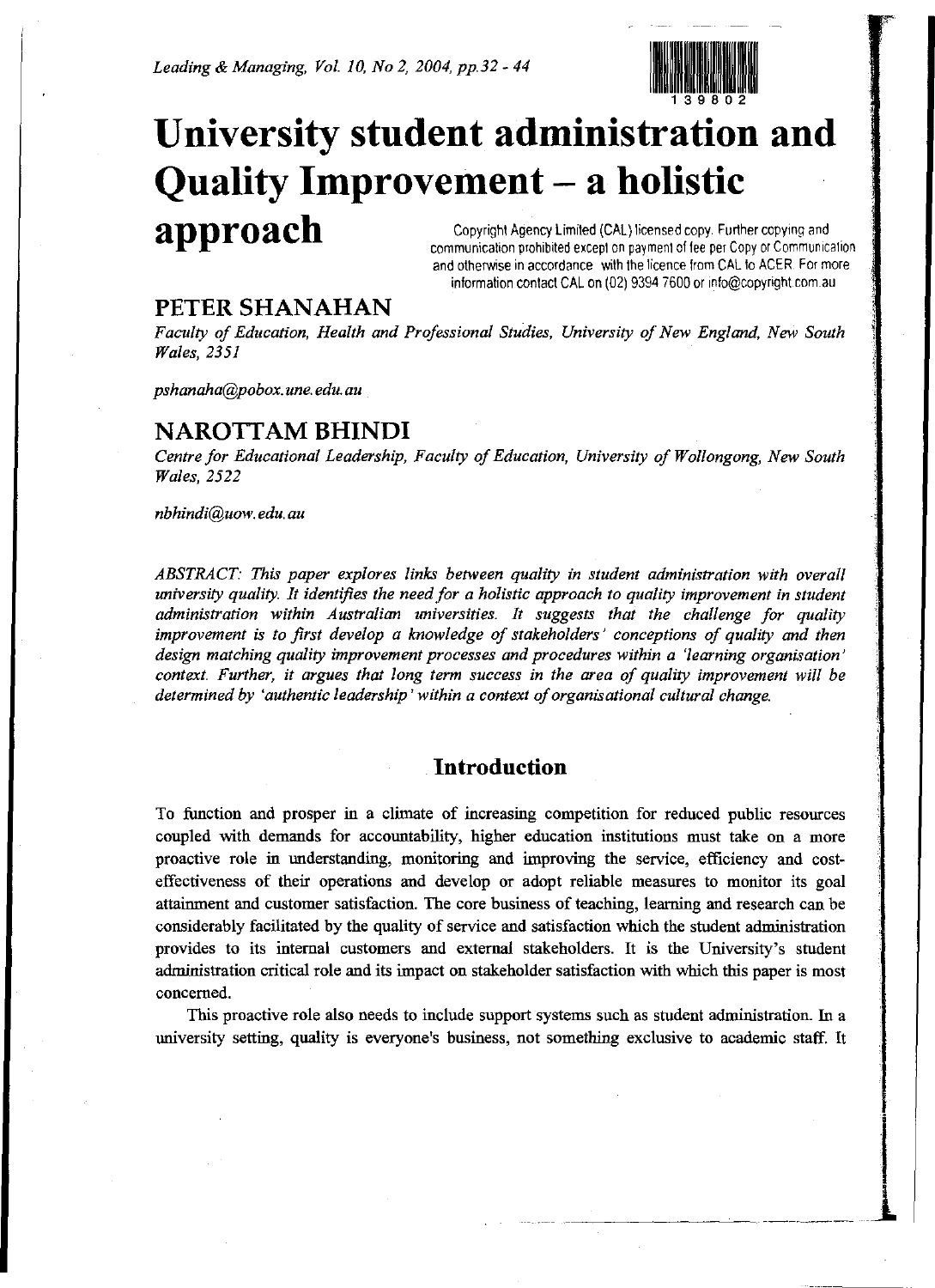requires a holistic rather than a fragmentary approach to efficiency and cost-effectiveness. Universities need to set themselves apart as institutions fundamentally concerned with quality processes and outcomes, and continuous improvement.

## **Student Administration within the University Context**

In a university setting, quality is as much tied to student administration as it is to teaching, learning and research. A crude indicator of the significance of administrative support required and the functions which University administrators perform can be judged from the number and ratio of Academic and General Staff in the higher education sector. For example, in 1998 out of a total of 69,574 staff in Australian universities, 39,426 (or 56%) were general and support staff (Kemp, 1999). Whilst there are admittedly staff other than Administrative Staff represented in the General Staff figures, this figure provides some indication of the amount of support necessary for the functioning of the ever-increasing organisational complexity in the higher education sector. In order to justify this high ratio it is perhaps even more important that the quality of the services administrative staff provide is also high. Otherwise in times of a resource crunch an argument could be advanced for the downsizing of non-academic staffto effect cost savings.

Coupled with this is a claim (Coorey, 1996) that academics are being forced to do more administrative work, at the expense of teaching and research. In addition, the trend since 1996 has been a significant decrease in both academic and non-academic staff (DETYA, 1999), whilst student numbers have increased by approximately fifty per cent between 1989 and 1998. These trends not only place a strain on university resources, they also provide a major challenge for universities to develop or maintain high quality services with fewer staff and greater numbers of students.

**. Shining market** i **INSTRU** 

> There are two schools of thought regarding the contribution that the student administration makes in supporting and facilitating the University's core business. One school of thought is advanced by Piper (1993) who argues that the contribution of support services to the quality of students' education and research is negligible. Further, Massaro (1996) asserts that whilst management practices are important, the quality of a university eventually rests in academic outcomes (stating that a well managed university will not necessarily produce high quality teaching and research, but the calibre of academic staff and the university's 'offerings' will). Interestingly however, despite the increased administrative, load that many academics carry, the reality is that they continue to rely heavily on student administration to support their teaching and research, and receive guidance on policies, procedures and compliance obligations dealing with safety, occupational health and equity.

> A second school of thought taking a contrary view is advanced by Conway and Rheinberger (1997). They disagree with the views of Piper and Massaro, stating that there is a direct relationship between the quality of a university and the quality of its administrative support. Without high quality administrative support there will not be high quality overall and the university and its future could be compromised. Indeed it is difficult to imagine one without the other, given the complexity of the accountability which universities face. For example, significant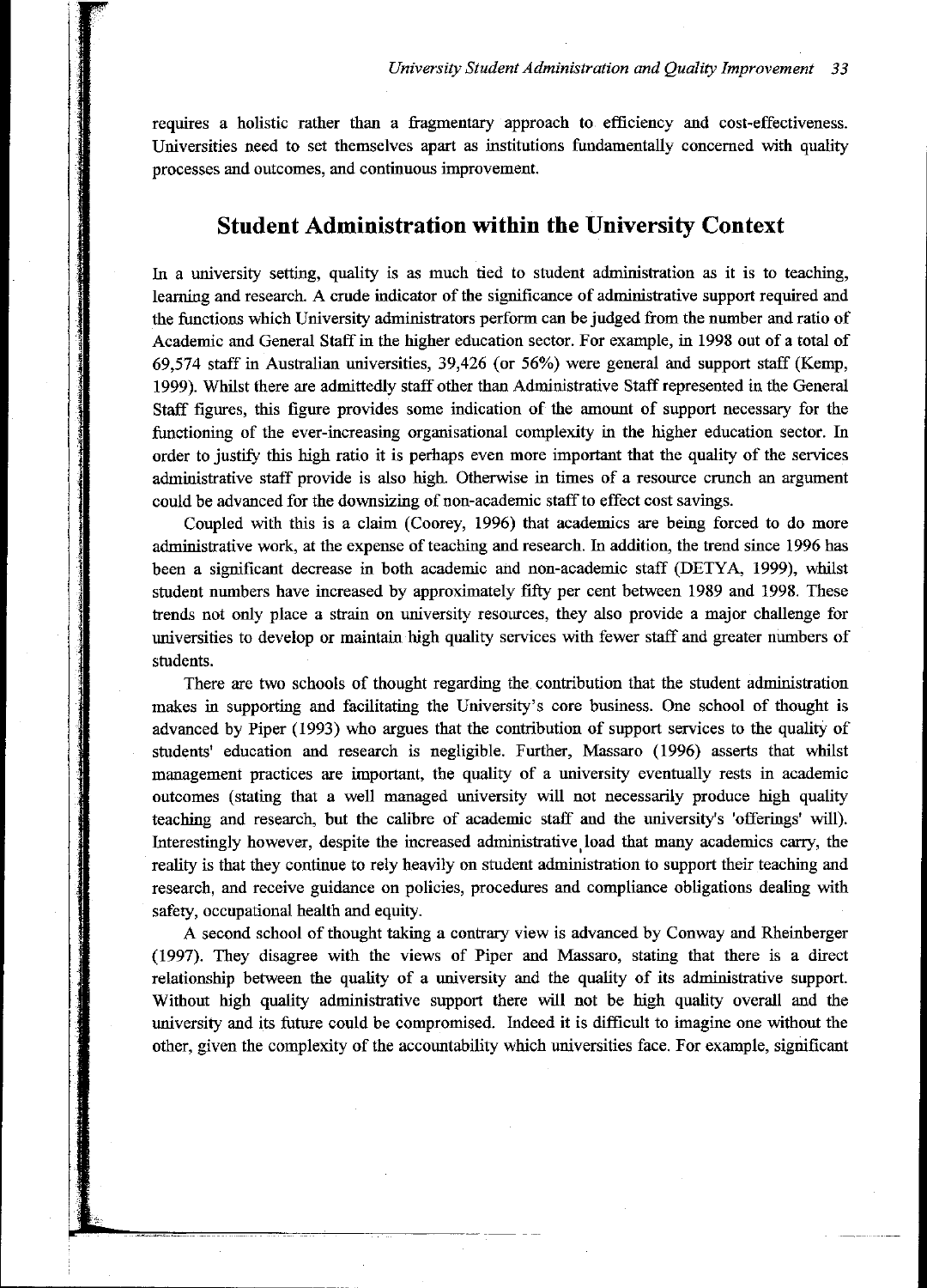levels of administration are required to service the reporting mechanisms to the Department of Education, Science and Training (DEST) and for the increasingly competitive attraction, monitoring and retention of students (on which Commonwealth funding is based).

There are other supportive voices. Wilson (1996) and Cliff (1994) argue that the quality of administrative support is linked to the quality of teaching and research and that administrative service will impact on students' overall perception of the university's quality. Reinforcing this line of argument, Delene and Bunda (1991) point out that various sections of an institution are interdependent and the efforts of each impact on its overall quality.

Within a University student administration context the different processes concerning students are interconnected and the quality of one section impacts on other sections. This means for example, that stages such as receiving an enquiry about enrolment through to despatching an information/application package to receiving necessary forms back, assessing and replying to the application, despatch of teaching and learning materials (in the case of external/distance students) and so on, all need to be identified and recognised as being part of a holistic approach to quality improvement. If the enquiry stage does not work well then the stages that follow will all be adversely affected in that the process will either be delayed or result in the potential loss of a student. Similarly, if the information/application package is inadequate or flawed then the following stages will also be detrimentally affected. Likewise, students need quality administrative support and guidance upon the completion of their studies, in preparation for further studies or employment. In other words, essentially, students need to move through student administration related quality procedures before, during and after they experience academic related quality.

## **Definition of Quality**

Having argued that quality in student administration is crucial for a university's efficient functioning, it is appropriate to turn to the task of defining *quality.* Whilst there are many different views on what quality is (for example see Anwyl, 1992; Barnett, 1992; Billing, 1998; Birnbaum, 1994; Laver, 1992; Lindsay, 1994; Parasuraman, 1995; Ruben, 1995; Senge, 1990) there are certain common threads that are central to understanding quality. These include:

- there is no single nor correct definition;
- a perception of quality is the product of a person's life experience;
- different perceptions of quality are both inevitable and legitimate;
- perceptions of quality have changed over time and will continue to change; and
- quality is determined by stakeholders and their level of satisfaction.

Further, according to Anwyl (1992) *"Judgements about quality, as about beauty, have much to do with the values of the beholder"* (1992, p. xii). What is quality to one person may be quite the opposite of another. Anwyl argues that the issue of 'ownership' is therefore central to the debate and further:

If we believe there are multiple owners, interests or constituencies, then it is certain that each has varying ideas about what quality is for them, and we should try to find that out quickly. (1992, p. xvii)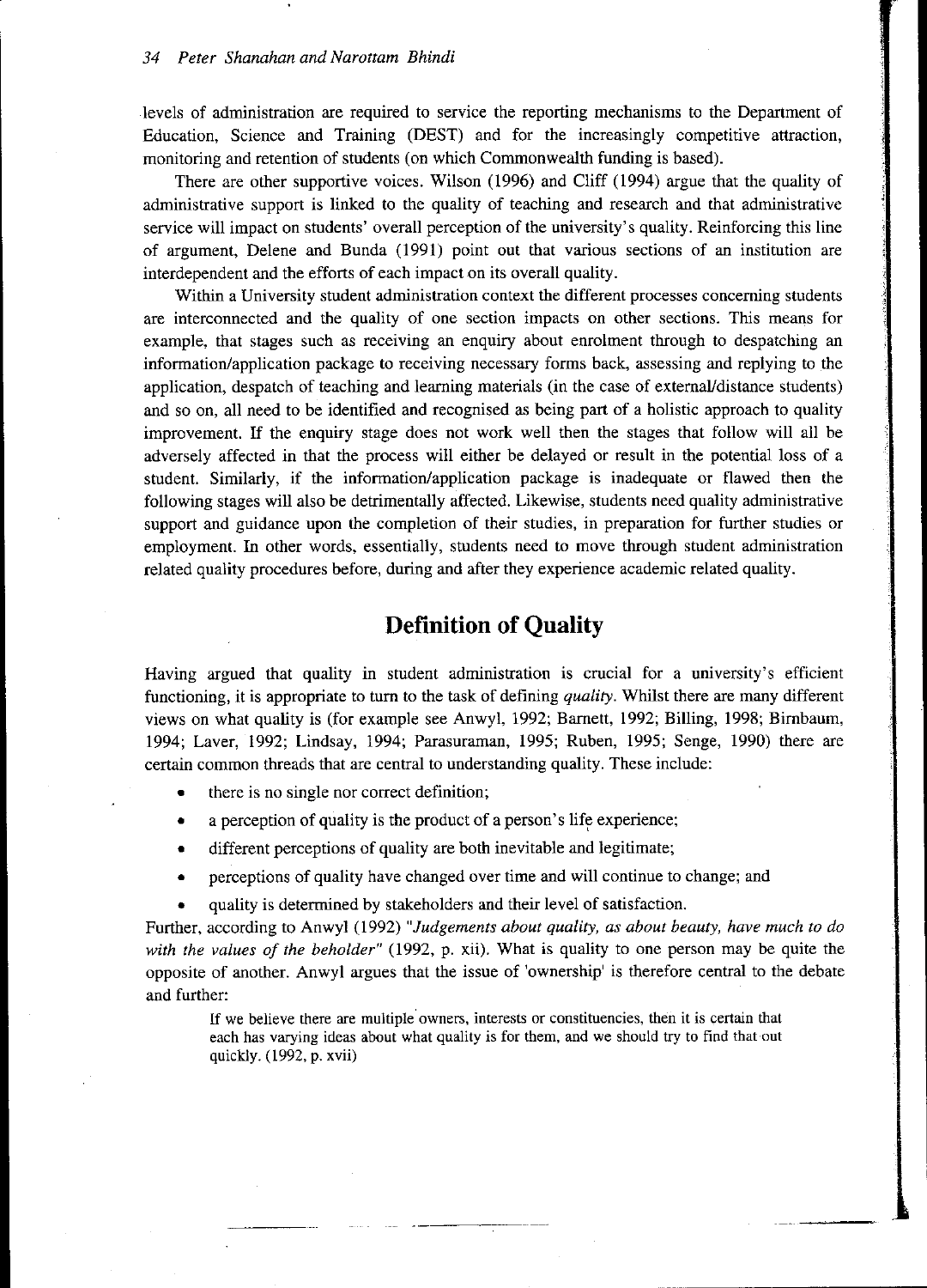He suggests that whilst students are one of the major stakeholders, their configuration has changed over time from being an elite group to that of a mass group. The moves from taxpayer funded to partially self-funded have also sharpened education and changed perceptions of quality service. Values and ideas are largely a product of each person's experience and perception. A very simplistic example of such differences might be evident in the elitist view of university study being solely for pursuit of knowledge compared to a more contemporary utilitarian one of for employment after graduation. The Australian university system has also changed from being virtually free to one in which 'the user pays'. This ideological shift has brought with it much more critical and demanding stakeholder expectations in terms of quality and delivery of education. This shift has also added to the complexity of arriving at a common definition of quality when the context in which it exists continually changes. We argue that the values and ideas of quality which students' hold and their expectations relating to the quality of education and services they receive have also changed. And therefore, our contention is that there is an ongoing need for Universities to regularly monitor their stakeholders' perceptions of the services they provide, particularly the student administration.

#### **Organisational Culture, Leadership and the Learning Organisation**

In order for all stakeholder groups - direct (students, Academic and General Staff) and indirect (government, parents, employers and community, University management) to experience and sayour the University's quality there would need to be at least a shift in the existing mindset of the major University constituents, enactment of a culture of continuous learning and renewal, and regular appraisal of the service work ethic. The University, like other human service organisations, comprises multiple, contesting domains or subcultures, each domain vying dominance/prominence to the exclusion of others. Not only does this contestation sap the energy ofits constituents in micro politics, it can also undermine the core business ofthe enterprise. Thus, an understanding of the existing dominant culture of the University and an appreciation of a more over-arching culture, embracing the contributions of all its constituents is highly desirable. This is also. a main challenge of the leadership in the quest for improved structures, processes and outcomes.

It has been argued (Bhindi, 1995; Reed, 1992; Schein, 1997) that cultural analysis is a powerful tool necessary for the creation and management of change, and that leadership and culture are intertwined. Schein's (1997) position on leadership and organisational cultural change can be used to gain a holistic perspective on quality within student administration. This is because leadership and culture are vital components in understanding and improving quality. They embed the improvement processes in the culture itself, and therefore make them more likely to continue and succeed in the long term. If the improvement processes become part of the culture then they become accompanied by a shared assumption by the people who work within that culture that such processes are worth doing and they will be carried out with optimism and enthusiasm. Without such cultural change improvement processes are likely to be 'short-lived' and carried out under perceived or real duress by those at the 'coal face'.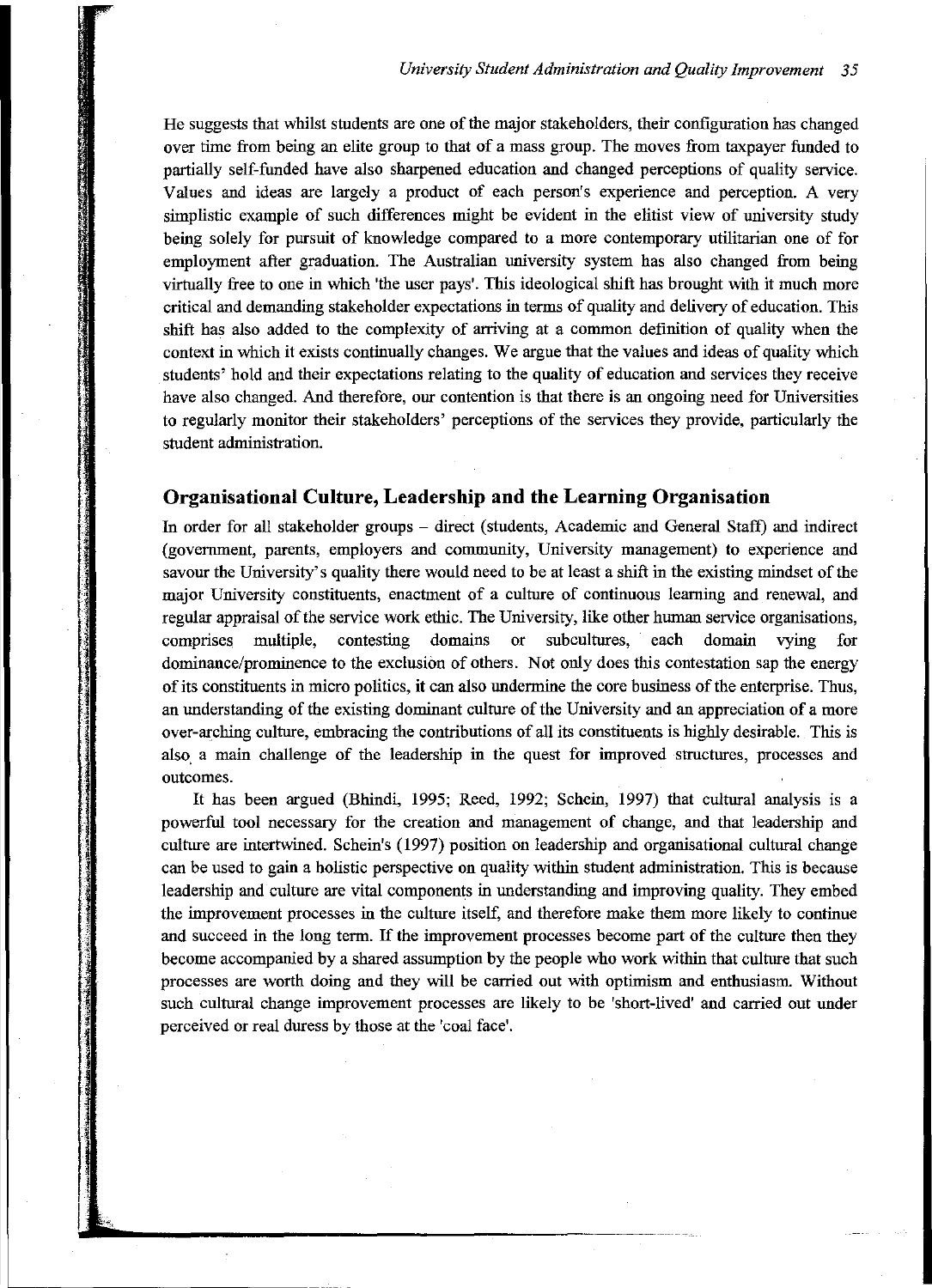In order to improve, change and refine shared assumptions, people must feel comfortable and 'safe' in questioning existing shared assumptions and investigating possible new ones. The literature refers to this concept as 'The Learning Organisation' e.g. Hough (2003), Senge (1995). Schein (1997) explains that organisations and their leaders will need to become perpetual learners because we really don't know what the world of tomorrow will be like, except that it will certainly be different.

Other management commentators (Bhindi, 1997; Billing, 1998; Senge, 1990) also support the concept of and the need for a Learning Organisation. Redding and Catalanello (1994) reinforce the importance of the Learning Organisation by claiming that it is the reason why some organisations/companies continue to survive and prosper in the long term (more than seventy five years), while others cease to exist within forty years. They assert that all organisations face an uncertain future and that the only way to offset this is to continuously obtain and learn from new information, and then improve the organisation in light of this.

Duignan and Bhindi (1997) add to our understanding of leadership by arguing that successful leadership should be 'authentic', based on ethical, moral values, stewardship, and concem and caring for others welfare. They report on widespread cynicism of leaders and leadership within a culture of 'artifice', suggesting that a better type of leadership is called for, one based on truth and trustworthiness. Gunn (1995) concurs, adding that such leadership should also recognise and value the university's greatest resource, human capital, more than it has done in the past.

These imperatives on culture, leadership and the Learning Organisation are important to keep in mind especially as cultural change is necessary in the way quality is conceptualised and delivered. Successful organisations will continuously adapt to their environment. They will adapt by being a Learning Organisation and by having leaders who can create and change the culture so that quality and quality improvement become shared assumptions amongst their employees, from the coalface to the upper echelons. Adaptation will become systematic, systematised and accepted by staff at all levels as the only way to survive and prosper in a world where change is rapid and constant. We argue that it is within such an environment that a shift of mindset can occur about the important facilitative role that the student administration plays in extending and promoting the University's core business. We also argue that raised awareness of the interdependence will have a salutary effect on the staff working in the student administration and the quality of services they provide to both internal and external stakeholders.

#### **Monitoring Quality: Selected Approaches**

There have been two major approaches to understanding and improving quality in higher education. One has been an application of Total Quality Management (TQM) often in the form of Continuous Quality Improvement (CQI). The other is 'gap theory', derived from service marketing literature e.g. Servqual Literature, which is underpinned by stakeholder judgements. TQM tends to focus on process whereas 'gap theory' concentrates on identifying stakeholders' judgements and comparing them to the types and level of service that is actually being provided. If used creatively, aspects of both can be applied to the University context, specifically to monitoring the effectiveness of student administration.

.<br>Particularum commune

1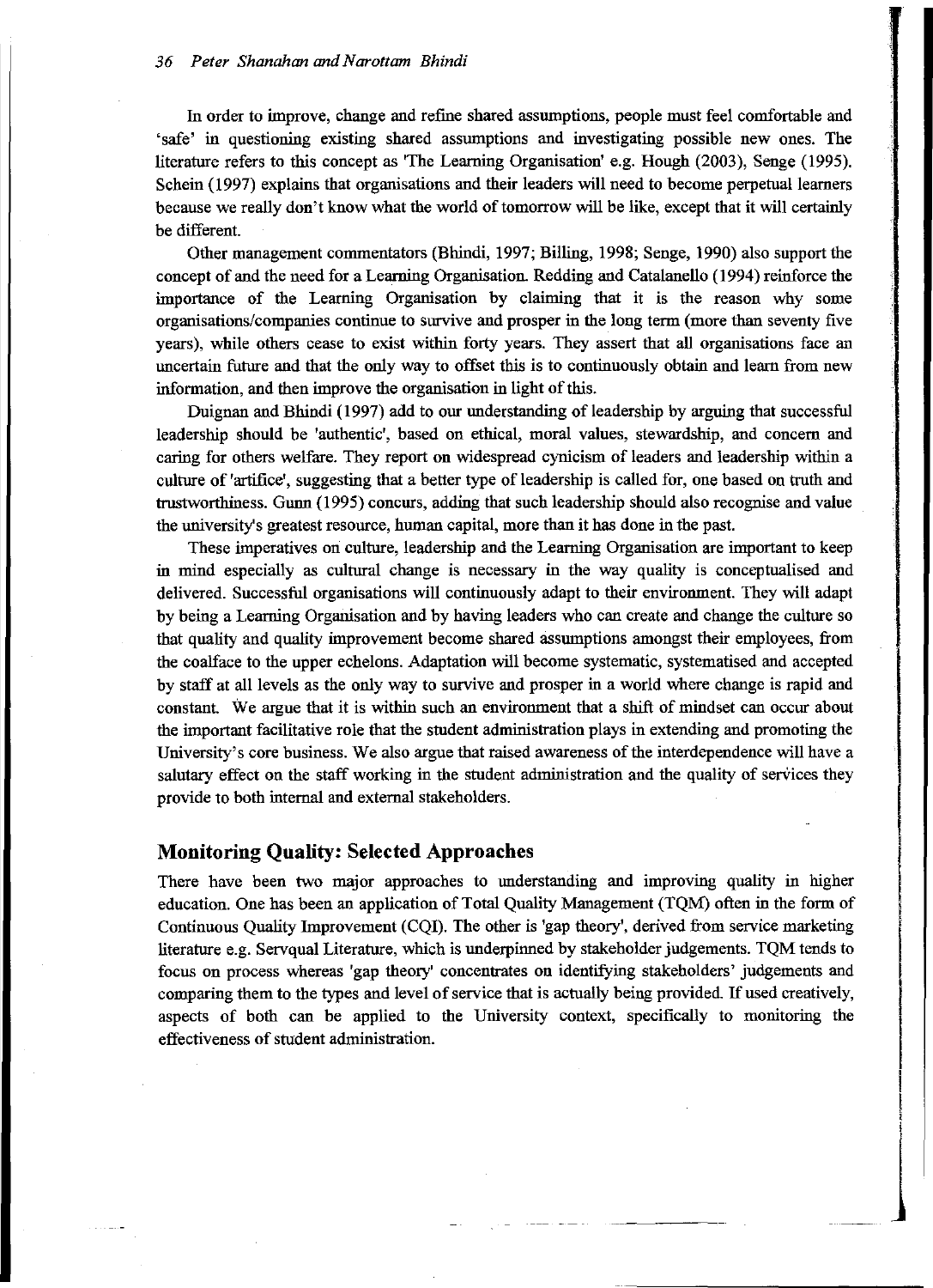#### *Gap Theory*

The basis of Gap Theory is recognising and accepting that stakeholders and their judgements about quality are a prime source of data for understanding and improving quality. Lindsay (1992) supports this, claiming that two different approaches are being used regarding national concerns about quality in higher education - 'production-measurement' (e.g. Millett's outcome measures identification, 1979) and 'stakeholder-judgement'. He states that in order to fully understand the quality debate we must first of all recognise that quality is a central concept in higher education, but that it also has a diversity of meanings for different people. He argues that while the production-measurement approach is more easily measurable and quantifiable it is in the stakeholder-judgement approach that richer, more meaningful information can be obtained. In addition he claims that most studies in the past have been focussed on the task of developing procedures to monitor and enhance quality rather than attempting to define and measure it. He points out that a production-measurement, i.e. performance based approach on its own neglects to include interested parties judgements about worth, which he argues have to be an integral part in the quality process. Both the performance-based and stake-holder-driven quality have important implications for' high pressure', frontline operations such as the student administration.

Lindsay claims that the Commonwealth government's approach to monitoring quality prior to 1991 was by and large focussed on the production-measurement centred view. However, following a series of consultations and submissions (HEC 1991) the Government recognised the need to incorporate stakeholder-judgement views into the process. Nevertheless, while such developments served to broaden the debate they did little to resolve the main issues. Debates did little more than acknowledge:

the inevitable diversity in judgements about quality that arises from the different perspectives on goals and values of the various stakeholders. (1992, p. 160)

Lindsay (1992, p. 162) argues that this diversity and the different perspectives require further honing and definition. Specifically he observed that:

Particular attention Should also be given to deciding how stakeholder groups are to be defined, how their input and judgements are to be sought, and how their inevitably diverse and conflicting judgements are to be brought together in waysthat will actually assist decision making directed to improving higher education.  $(1992, p. 162-163)$ 

Others such as Yudof and Busch-Vishniac (1996) also stress the ueed to include stakeholders' views in the quality 'loop'. How can stakeholder sensitivity be effectively monitored? The 'gap theory' proposed by Parasuraman, Zeithaml and Berry (1985) argues that service quality exists along a continuum from unacceptable through to satisfactory and superior. Their conceptualisation builds on the premise that *"service quality results from a comparison ofwhat customers feel a service provider should offer* (i. e. *their expectations) with the providers actual performance"* (1995, p. 145). Their model of measurement (known as SERVQUAL) is based on identifying and addressing the gap between the expectations and actual performance.

Drawing upon the work of Parasuraman, Zeithaml and Berry, McDonald and Lee (1997) provide another 'performance-importance' based research instrument for aualysis of service quality. They suggest four areas of performance gaps that can compromise quality: a gap between what customers expect and what managers think they expect; a gap between managers' beliefs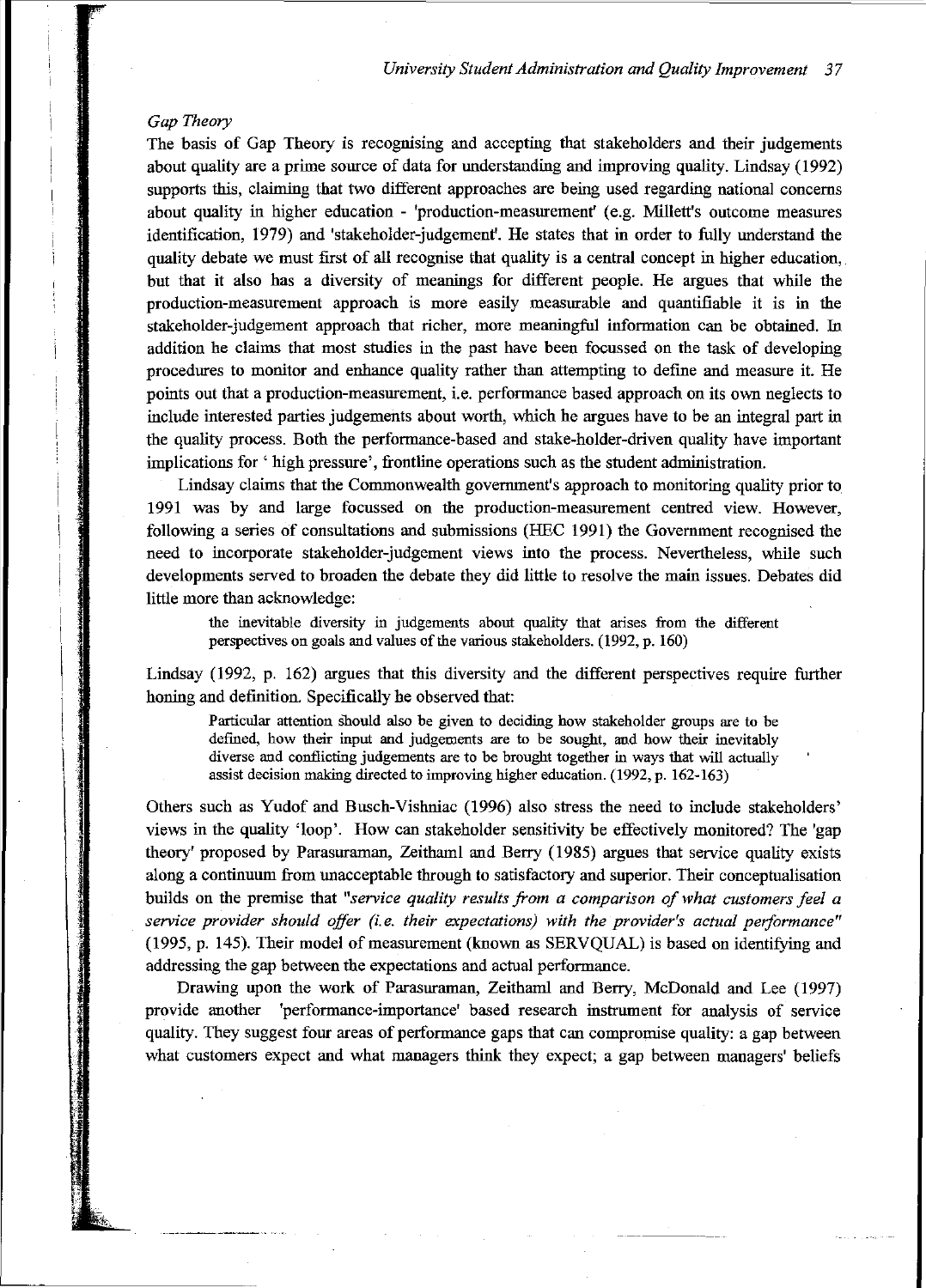#### *38 Peter Shanahan andNarottam Bhindi*

about customer expectations and the standards set for employees; a gap between service specifications and actual delivery; and a gap between service delivery and the expectations firms encourage among customers. They acknowledge though that SERVQUAL was not without its critics and cite Carman (1990), Cronin and Taylor (1992) Hemmasi et al. (1994) and Athiyaman and O'Donnell (1995). The authors state:

Carman explores the difficulties of adequately defining and measuring expectations and of understanding how expectations are formed. He suggests that they stem "presumably mainly from past experiences with similar services, but word-of-mouth and mass media also play roles" and that the question of how much experience a respondent should have before being able to answer a battery of expectations questions should be resolved (1990, p.48).

It appears that Carman's question on *'how much experience?'* is irrelevant. There are no right or wrong answers here, rather an honest and accurate account of someone's expectations (which will be the product of their experiences) and requirements. If we accept that there cannot be a single nor correct definition of quality as suggested above, then similarly there can be no correct interpretation or expectation stemming from this. Cliff (1994) suggests that SERVQUAL is at present the best way of measuring service quality but warns that it *"should be customised for the particular markets in which the organisation provides services"* (1994, p 51).

Gap theory is based on stakeholder judgement and such feedback is not only very appropriate for a study on quality in student administration but is also integral to any quality process. It forms an important part of the 'data base' required for well informed and correct decision making regarding the improvement of quality. The theory needs to build in Birnbaum's (1994) 'relative importance' of the items being measured as well as Lindsay's (1992) belief that stakeholder judgements are at least as important as quantitative measures.

#### *TQM and CQI*

Haas and Holkeboer claim *"colleges and universities are turning increasingly to business and industry and, in particular, to the principles ofContinuous Quality Improvement"* (1993, p. 5). So much so that:

By the end of the 1992-93 academic year, well over half of the 3500 colleges and universities in the US. had either implemented or were seriously considering cQr programs, including comprehensive research institutions like Michigan, Pennsylvania, Cornell, and Wisconsin. (1993, p. 6)

However, Harman (1996) applies a 'reality check' and points out that:

While Total Quality Management (TQM) has had a major influence on thinking about quality management and quality outcomes in industry, its influence to date in higher education has been more limited. In cases where TQM has been applied within higher education institutions, its application has been more common and generally more successful when related to administrative processes and service activities, rather than to academic functions. Still, there are examples of higher education institutions, especially in the United States, who have made strenuous efforts to apply TQM principles to both academic and administrative areas and have reported successful results (Seymour 1992; Chaffee and Sherr 1992; and Sheer and Teeter 1991). (1996, p. 8)

**International** 

I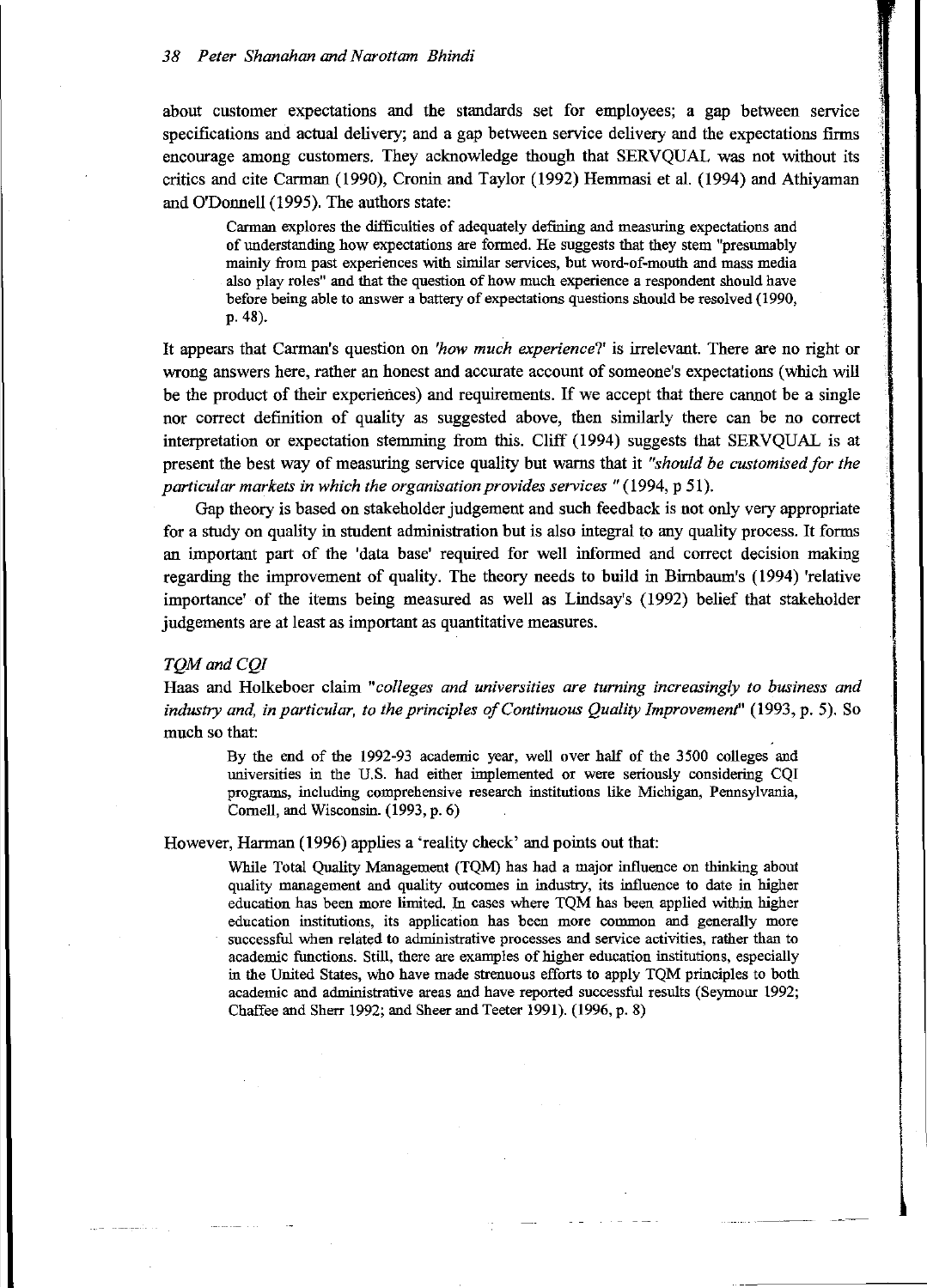Doig and Whitchurch (1993) analyse the applications of TQM to higher education, confining its benefits mainly to areas such as continuous improvement, a customer-centred approach, commitment at all levels, a team orientation with good vertical and lateral communication, responsiveness to change, and developing arenas of excellence. Perhaps one ofthe reasons for its limited influence on higher education is TQM's origin in the manufacturing domain. Commentators such as Billing point out:

unlike manufacturing industries where product processes must be controlled to reduce variation (Deming), service processes should maximise it in the sense of meeting wide variation of need from customers. (1998, p. 141)

Whilst he says this seems to be a "false antithesis", the real aim should be seen as "consistency of process". If we accept this argument then TQM is just as appropriate in a student administration setting where different stakeholders will have different needs and expectations.

Lewis & Smith (1994) ardently support TQM for higher education. They have no doubt that it is the right approach, and advance the following reasons for their enthusiasm:

- It builds on the tradition of concern for quality that has characterised higher education in the United States and throughout the world.
- It recognises the need for continuous development of the people who are part of the higher education system, whether students, faculty or administrators.
- It involves principles applicable to institutional administration and classroom teaching, thus providing a bridge between traditionally separated parts of the system.
- It will help us meet the challenges of the 1990s and build effective universities and colleges of the twenty-first century.  $(1994, p. ix)$

They stress the need for renewed focus on quality and appropriateness of TQM in higher education given that over the past decade dissatisfaction with the performance of the higher education system has increased, the student population is getting older, market forces and competition have increased, technological advances and distance education will add to this competition, and govermnent funding will decrease. There has also been a greater 'customer' enfranchisement and consciousness about product quality as a result of the increased privatisation of education. They claim that far from being foreign to higher education:

total quality emphasizes principles that are firmly eoshrined in the' halls of academia. These include an emphasis on knowledge and education, experimentation and management by fact, continuous improvement, and respect for and the ongoing development of people. (1994, p. xi)

#### And further:

The basic total quality model for action is compatible with the scientific model espoused by higher education. The total quality model is based on the Shewhart cycle, consisting of a four-step process: (1) plan (study the situation and/or process), (2) do (carry out appropriate tests),  $(3)$  check (assess the results), and  $(4)$  implement - evaluate. Despite differing terminology, the espoused process is the same for total quality and the academy. (1994,p. xi)

.. \_\_ .\_------~--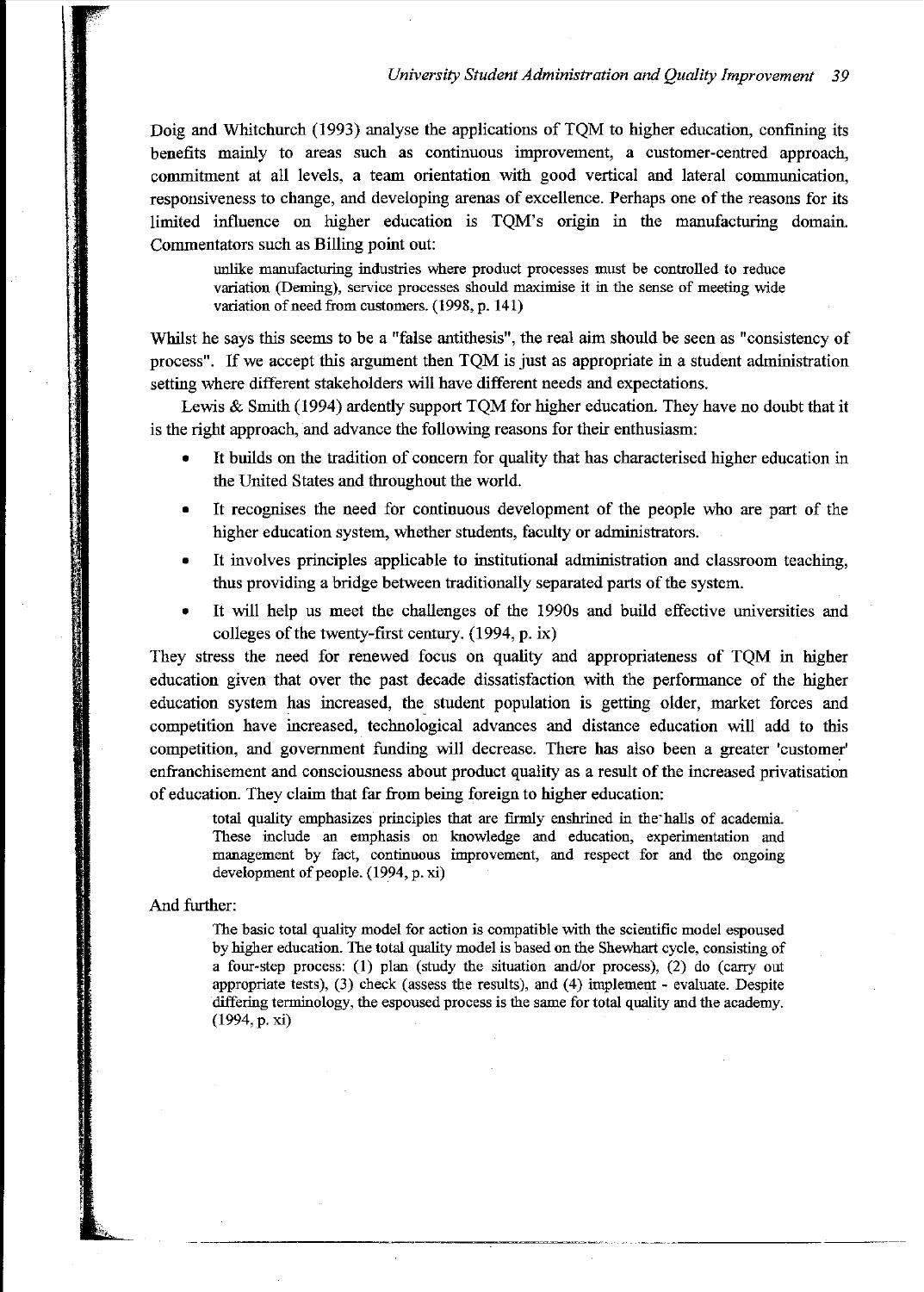They stress that:

Practitioners of total quality and the academy also share a belief in the need for **continuous improvement. The academicians may identify it as continuous learning or** research, but for both it is a belief in learning appropriate concepts, processes, and skills and applying these skills to appropriate problems and projects. For both it is a commitment to quality, initiated with a dedication to a shared mission (a body of learning) and vision and the empowerment of everyone (students and employees) to incrementally move toward the vision.  $(1994, pp. xi-xii)$ 

Yudof and Busch-Vishniac (1996) also support the use of TQM in universities, but provide a more balanced view, discussing what should and should not be borrowed from industry in a university context. In doing this they stress a number of benefits and pitfalls. Benefits include:

- TQM offers a technique and a justification for constantly searching for improvement.
- It fosters a willingness to change and creates flexible structures.
- It re-distributes decision-making to active participants, rather than hoarding it for those at the top of the hierarchy.
- The fourth positive aspect of TQM is the attitudinal change it can bring across the campus.
- In adopting TQM procedures, we shift the bulk of our focus onto our immediate customers and develop effective means of obtaining timely information from them on how we are performing in various areas. (1996, p. 25)

Their pitfalls include its name and language, a commitment of necessary resources (in recognition that a proper application of TQM requires considerable time and money), an accurate identification of stakeholders and the need for a tangible reward system for participants.

Lewis & Smith (1994) also explain why they believe a TQM approach is necessary in terms of market forces and a changing student population:

Students who believe that higher education will provide the key to employment and **career growth are increasingly assessing the value of a degree based on their perceptions** of quality learning, service, timeliness, and price. Sensitivity to these criteria was not critical in a rapidly expanding economy, in which a premium was placed on a college degree even if the value added by the educational experience was minimal. The expected limited growth of the coming decade will encourage students to assess the value of their educational experiences by something more than a piece of paper. This will encourage greater competition among educational institutions to provide the quality of education desired by today's students. (1994, p. x)

TQM, according to Lewis and Smith (1994), can and should become part of the quality process in higher education. We however believe that TQM is one of the many tools available in the overall process rather than the one and only correct approach. Its steps as outlined by Lewis  $\&$  Smith (1994, p. xi) above are basic, clear and logical and could be incorporated into a meaningful and valuable framework within which regular and reliable stakeholders' perceptions of quality in student administration can be obtained and continuously reviewed.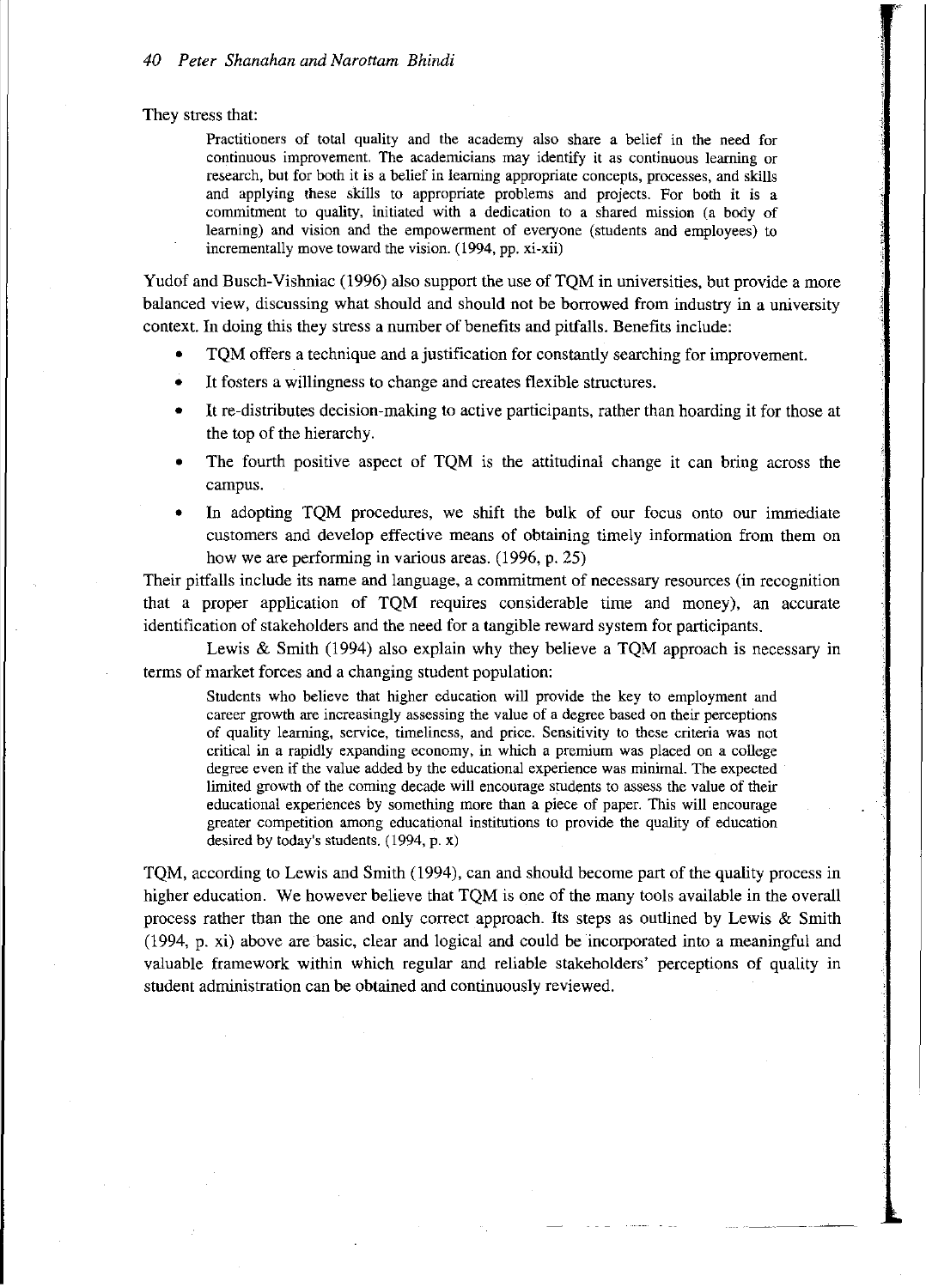### **Vignettes**

While anecdotal evidence suggests that in all Australian universities' student administration areas are interested in quality, what it means and how best to measure and improve it, some take a more proactive approach than others. An informal email sent to each of Australia's 37 public university's Registrars by the principal author in August 1998 revealed a multiplicity of approaches. The data suggested that some Universities conduct surveys specifically on student administration, others seek broader data on the whole student experience at the University. Four reported that they were not aware of any such studies on quality at their institution. Some focussed on commencing students, some on current students and others on graduates. Some concentrated on postgraduates, others on undergraduates. For some the data collection was an annual process while for others it was an ad hoc reaction. Only four indicated that their institution used a systematic approach in that students were surveyed either every year or every 2-3 years. Even so, there is a need to broaden this approach to include all key stakeholders e.g. the University's internal stakeholders such as Academics and General Staff, not solely students.

The Graduate Careers Council of Australia Ltd. (1999), the only independent non-profit organisation jointly funded by Australian universities and the Commonwealth Department of Education, Science and Training (DEST) has also been active in seeking information on graduate destinations and their experience with their course. Within the questionnaire there are no questions directly related to the quality of the student administration services received, except for space for additional comments on the experience whilst studying at the university. However, once again we see a concentration on the student as the information provider. The Council recently (1999) engaged in an Institutional Arrangements for Student Feedback (IASF) Project on behalf of **, aimed at providing current and best practices for obtaining student feedback. Whist part** of the project's brief was on "general services - student support, administration", again, the feedback was from the student only.

Westmore (1998) reports that there is a United Kingdom based International Benchmarking Club operated through its Commonwealth Higher Education Management Service (CHEMS) which currently comprises nine universities from Australia, Hong Kong, New Zealand, Canada and the United Kingdom. Its data on a range of university processes, which change every year, are obtained from each member university. Interestingly, stakeholders are not considered in the set of data sources used by this approach.

It is very clear to us once again, that there is no single or definitive approach to quality improvement in student administration. The challenge is to learn from past approaches to design one appropriate for the university, and in this case the student administration. We can draw on the above and any other approaches and case studies to design a coherent framework that is suited to the university or the section within it. Heywood (1998) supports this view:

What in fact is offered by a 'quality' approach is a coherent framework for thinking about the management and improvement of organisations - a systems view of the organisation. The tools that might be used in such a framework can (and should) be drawn from all fields of endeavour. Judgment is required on what might work in a particular context. For example, benchmarking is an

<sup>1</sup> Now known as DEST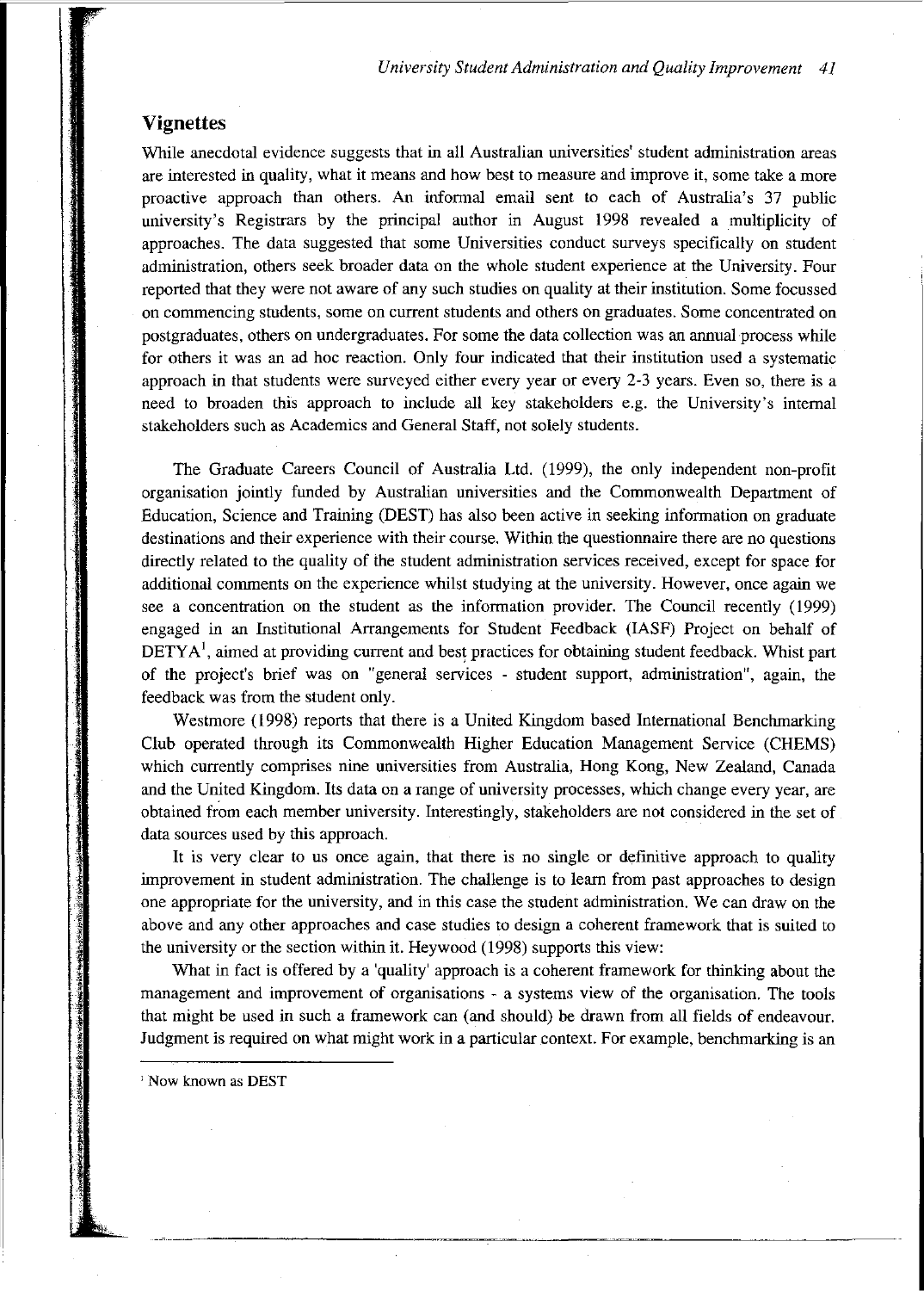approach to improvement that can find a home within a coherent quality framework; the two approaches are not in conflict. (1998, p.10)

Neither it could be argued are TQM, CQI and Gap Theory. Elements of all of these can be used to understand, analyse and improve quality in an effective, efficient, systemic and systematic manner. These are all tools available that have been tested in various contexts. They are clear and logical and have the same aim - to attempt to understand and improve quality. They need to be used sympathetically, i.e. adapted and justified carefully within a culture where academics are one of the main stakeholders and typically are not supportive of processes and terminology that have been borrowed from the commercial sector. However, with effective leadership and cultural change, a 'learning organisation' (including the student administration section of a university) can 'capitalise' on these tools and address the quality issue in a progressive, proactive way.

## **Conclusion**

Very little research has been conducted and disseminated on meaningful conceptions of quality held by different university stakeholders that could be used to inform and improve the quality of student administration services in the Australian higher education sector. What has been reported tends to lack substance and merely asks interest groups (which have usually been confined to staff and students) to evaluate the current state of service. The emphasis needs to be on gleaning from each interest group what quality means to them in relation to particular services, keeping in mind that 'there are no wrong answers'. In addition, selected literature review suggests that in the main, discussions on quality are embedded in commercial/industrial terminology. This kind of terminology may not be readily comprehended by those engaged in the higher education sector. The development of appropriate discourse and terminology should be used to utilise and retain university culture and momentum.

We agree that once conceptions of quality have been identified in Australian higher education, it may be possible to use 'gap analysis' on the basis of multiple stakeholder perceptions, to develop a protocol of Continuous Quality Improvement (CQI) within Total Quality Management in the University student administration services. While such combinations would seem to be ideal, we believe that they would be entirely achievable. These processes are not foreign to higher education, but they need to be integrated in a more systematised manner.

We believe that the success of the process will depend ultimately on the extent to which the student administration adopts the principles of the Learning Organisation, and on 'authenticity' and sincerity of leadership within the administration to develop, implement and monitor the cultural change that inevitably must follow. Such cultural change can be facilitated by first identifying, investigating and understanding the existing cultures and sub-cultures and the distinctive and shared values they espouse.

We endorse Lindsay's conclusion that,

Overall, while focussing more attention ou important core issues in higher education, the quality debate has regrettably not generated a conceptually sophisticated and inoovative attack on the illusive notion of quality in higher education.... Particular attention should also be given to deciding how stakeholder groups are to be defined, how their input and judgements are to be sought, and how their inevitably diverse and conflicting judgements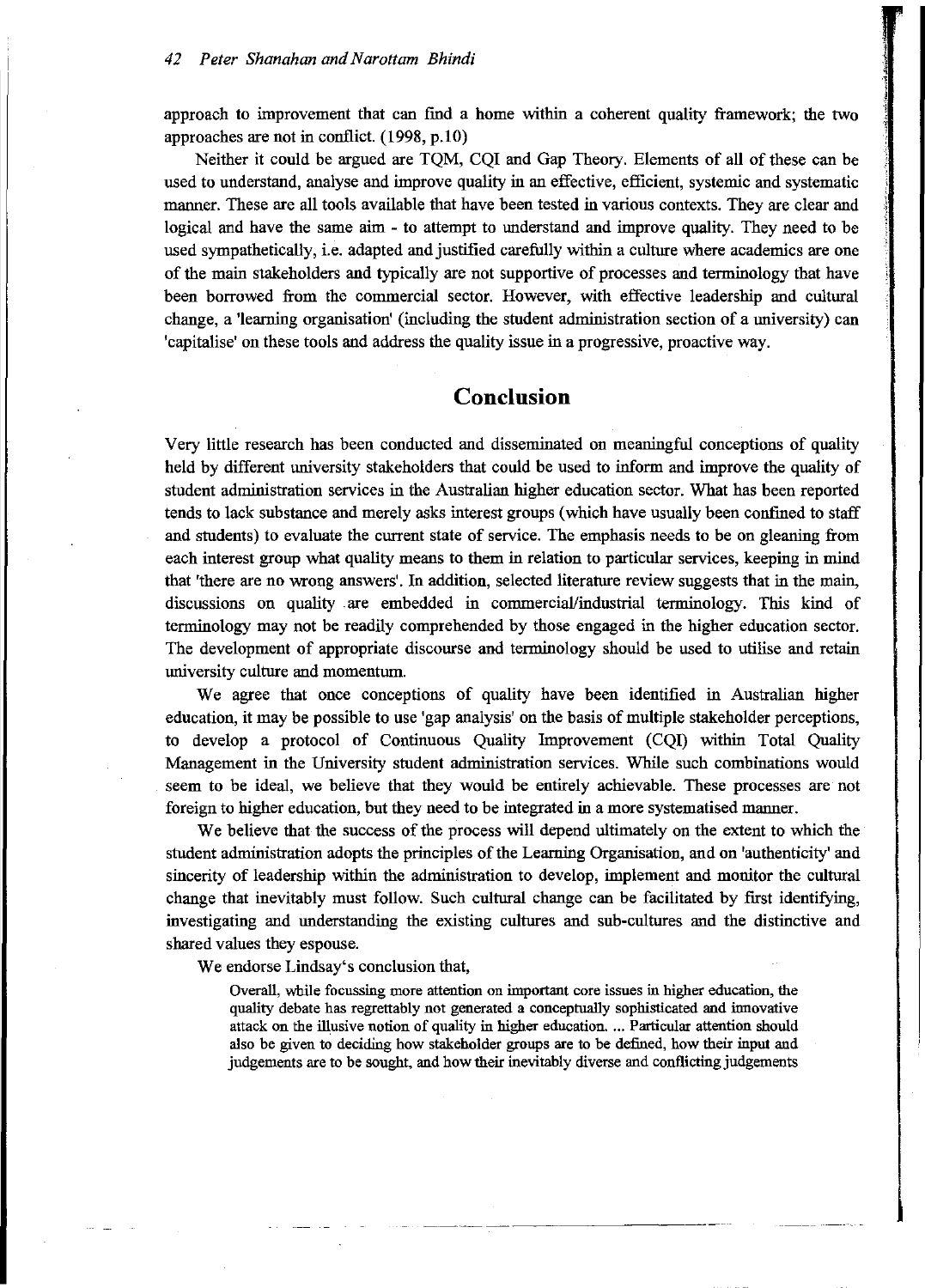are to be brought together in ways that will actually assist decisiou making directed to improving higher education. (1992, pp 162-163)

In order to increase the student administration's effectiveness and efficiency, stakeholders' conceptions of quality need to be canvassed on a continual basis. Such rich and meaningful data can inform better quality improvement processes and practices. An analysis of such data may indicate which functions are currently perceived as high quality and of importance to the stakeholder group and which functions are seen as low quality and not important. These kinds of data have been obtained by some universities predominantly from one stakeholder group only students. While this is helpful, it is far too limited to gain an accurate view of quality. All major stakeholders' conceptions need to be tapped and considered in a holistic, relational investigation of University student administration.

## **References**

**ALBRECHT, K & ZEMKE, R. (1985)** *Service America! Doing Business in the New Economy* **(Homewood: Dow Jones-**Irwin).

ANDERSON, E. (1995) High tech v. high touch: a case study of TQM implementation in higher education, *Managing Service Quality,* 5(2), pp. 48-56.

ANWYL, J. (1992) *Quality in Higher Education,* Proceedings of the National Invitational Workshop held at the University of Melbourne, August 1991 (Centre for the Study of Higher Education: University of Melbourne).

BARNETT, R. (1992) *Improving Higher Education Total Quality Care* (Buckingham: SRHE and Open University Press).

**BHINDI, N. (1995)** *Organisational culture. charge management and leadership,* **paper presented to the Tasmanian** Educational Administration Association, Hobart and Launceston 18 and 19 July.

BHINDI, N. (1997) Tbe Learning Organisation: Fetish or Panacea?, The *Practising Administrator,* 19 (I), pp. 18-21.

BILLING, D. (1998) Quality Management and Organisational Structure in Higher Education, *Journal of Higher Education Policy andManagement,* 20(2), pp. 139-159.

BIRNBAUM, R. (1994) Tbe Qnality Cube: How College Presidents Assess Excellence, *Journal ofTertiary Education Administration,* 16(1), pp. 69-80.

CLIFF, A (1994) Measuring Quality in New Zealand Polytechnics, *Journal of Tertiary Education Administration, 16(1),* pp. 45-54.

CONWAY, M & RHEINBERGER, M. (1997) *Implementing a quality system* in *a Faculty Administration* - *fad, common sense or a key to the future?*, paper presented to the XXI ATEM/AAPPA Conference, Sydney, September.

COOREY, M (1996) Administrivia overload stresses academics, The *Australian newspaper,* 3 July.

DELENE, L. & BUNDA, M.A. (1991) The *Assessment of Service Quality in Higher Education*, paper presented to the 3rd International Conference on Assessing Quality in Higher Education, Bath, July.

DEPARTMENT OF EDUCATION, TRAINING AND YOUTIl AFFAIRS HIGHER EDUCATION DIVlSlON, (1999) *University Staff* 1989 to 1998, Report No. 35 (Canberra: Commonwealth of Australia).

DOIG, J. & WHITCHURCfI, C. (1993) *Total Quality Matters: TQM in a Higher Education Context,* (Manchester CUA: University of Manchester).

DUIGNAN, P. & BHINDI, N. (1997) Authenticity in Leadership: An Emerging Perspective, *Journal of Educational Administration,* 35(3), pp. 195-209.

EAGLE, L.C., MCDONALD, R.C. & LEE, K (1997) *Multiple objectives* in *measuring the multi-dimensional concept of customer satisfaction,* **paper presented to the XXI ATEMlAAPPA Conference, Sydney, September.**

GRADUATE CAREERS COUNCIL OF AUSTRALIA LTD (1999) *Institutional Arrangements For Student Feedback* (parkville: Graduate Careers Council of Australia).

GUNN, B. (1995) Tbe Paradigm Shift in University Management, *International Journal ofEducational Management, 9(1),* pp. 28-40.